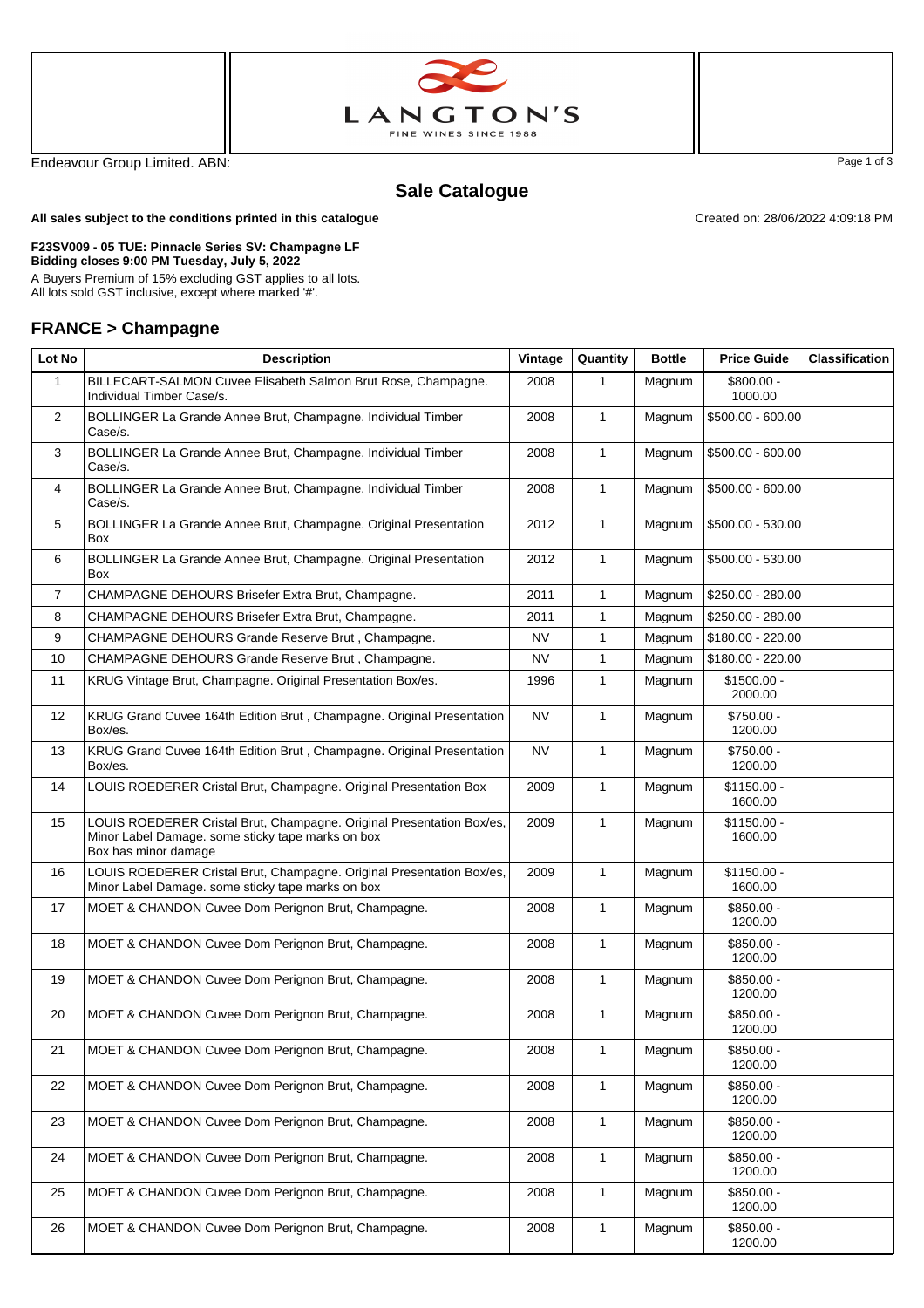| Lot No | <b>Description</b>                                                                      | Vintage | Quantity     | <b>Bottle</b> | <b>Price Guide</b>     | <b>Classification</b> |
|--------|-----------------------------------------------------------------------------------------|---------|--------------|---------------|------------------------|-----------------------|
| 27     | MOET & CHANDON Cuvee Dom Perignon Brut, Champagne.                                      | 2008    | $\mathbf{1}$ | Magnum        | \$850.00 -<br>1200.00  |                       |
| 28     | MOET & CHANDON Cuvee Dom Perignon Brut, Champagne.                                      | 2008    | $\mathbf{1}$ | Magnum        | $$850.00 -$<br>1200.00 |                       |
| 29     | MOET & CHANDON Cuvee Dom Perignon Brut, Champagne.                                      | 2008    | $\mathbf{1}$ | Magnum        | \$850.00 -<br>1200.00  |                       |
| 30     | MOET & CHANDON Cuvee Dom Perignon Brut, Champagne.                                      | 2008    | $\mathbf{1}$ | Magnum        | \$850.00 -<br>1200.00  |                       |
| 31     | MOET & CHANDON Cuvee Dom Perignon Brut, Champagne.                                      | 2008    | 1            | Magnum        | \$850.00 -<br>1200.00  |                       |
| 32     | MOET & CHANDON Cuvee Dom Perignon Brut, Champagne.                                      | 2008    | $\mathbf{1}$ | Magnum        | $$850.00 -$<br>1200.00 |                       |
| 33     | MOET & CHANDON Cuvee Dom Perignon Brut, Champagne.                                      | 2008    | $\mathbf{1}$ | Magnum        | $$850.00 -$<br>1200.00 |                       |
| 34     | MOET & CHANDON Cuvee Dom Perignon Brut, Champagne.                                      | 2008    | $\mathbf{1}$ | Magnum        | \$850.00 -<br>1200.00  |                       |
| 35     | MOET & CHANDON Cuvee Dom Perignon Brut, Champagne.                                      | 2008    | $\mathbf{1}$ | Magnum        | \$850.00 -<br>1200.00  |                       |
| 36     | MOET & CHANDON Cuvee Dom Perignon Brut, Champagne.                                      | 2008    | $\mathbf{1}$ | Magnum        | $$850.00 -$<br>1200.00 |                       |
| 37     | MOET & CHANDON Cuvee Dom Perignon Brut, Champagne.                                      | 2008    | $\mathbf{1}$ | Magnum        | $$850.00 -$<br>1200.00 |                       |
| 38     | MOET & CHANDON Cuvee Dom Perignon Brut, Champagne.                                      | 2008    | $\mathbf{1}$ | Magnum        | \$850.00 -<br>1200.00  |                       |
| 39     | MOET & CHANDON Cuvee Dom Perignon Brut, Champagne.                                      | 2008    | $\mathbf{1}$ | Magnum        | $$850.00 -$<br>1200.00 |                       |
| 40     | MOET & CHANDON Cuvee Dom Perignon Brut, Champagne.                                      | 2008    | $\mathbf{1}$ | Magnum        | \$850.00 -<br>1200.00  |                       |
| 41     | MOET & CHANDON Cuvee Dom Perignon Brut, Champagne.                                      | 2008    | $\mathbf{1}$ | Magnum        | \$850.00 -<br>1200.00  |                       |
| 42     | MOET & CHANDON Cuvee Dom Perignon Brut, Champagne.                                      | 2008    | $\mathbf{1}$ | Magnum        | \$850.00 -<br>1200.00  |                       |
| 43     | MOET & CHANDON Cuvee Dom Perignon Brut, Champagne.                                      | 2008    | $\mathbf{1}$ | Magnum        | $$850.00 -$<br>1200.00 |                       |
| 44     | MOET & CHANDON Cuvee Dom Perignon Brut, Champagne.                                      | 2008    | $\mathbf{1}$ | Magnum        | $$850.00 -$<br>1200.00 |                       |
| 45     | MOET & CHANDON Cuvee Dom Perignon Brut, Champagne.                                      | 2008    | $\mathbf{1}$ | Magnum        | $$850.00 -$<br>1200.00 |                       |
| 46     | MOET & CHANDON Cuvee Dom Perignon Brut, Champagne.                                      | 2008    | $\mathbf{1}$ | Magnum        | \$850.00 -<br>1200.00  |                       |
| 47     | MOET & CHANDON Cuvee Dom Perignon Brut, Champagne.                                      | 2008    | $\mathbf{1}$ | Magnum        | $$850.00 -$<br>1200.00 |                       |
| 48     | MOET & CHANDON Cuvee Dom Perignon Brut, Champagne.                                      | 2008    | 1            | Magnum        | $$850.00 -$<br>1200.00 |                       |
| 49     | MOET & CHANDON Cuvee Dom Perignon Brut, Champagne.                                      | 2008    | $\mathbf{1}$ | Magnum        | \$850.00 -<br>1200.00  |                       |
| 50     | MOET & CHANDON Cuvee Dom Perignon Brut, Champagne.                                      | 2008    | $\mathbf{1}$ | Magnum        | $$850.00 -$<br>1200.00 |                       |
| 51     | MOET & CHANDON Cuvee Dom Perignon Brut, Champagne.                                      | 2008    | $\mathbf{1}$ | Magnum        | $$850.00 -$<br>1200.00 |                       |
| 52     | MOET & CHANDON Cuvee Dom Perignon Brut, Champagne.                                      | 2008    | $\mathbf{1}$ | Magnum        | \$850.00 -<br>1200.00  |                       |
| 53     | POL ROGER Cuvee Sir Winston Churchill Brut, Champagne. Original<br>Presentation Box/es. | 2008    | 1            | Magnum        | \$700.00 - 900.00      |                       |
| 54     | POL ROGER Cuvee Sir Winston Churchill Brut, Champagne. Original<br>Presentation Box/es. | 2008    | $\mathbf{1}$ | Magnum        | \$700.00 - 900.00      |                       |
| 55     | POL ROGER Cuvee Sir Winston Churchill Brut, Champagne. Original<br>Presentation Box/es. | 2008    | $\mathbf{1}$ | Magnum        | \$700.00 - 900.00      |                       |
| 56     | POL ROGER Cuvee Sir Winston Churchill Brut, Champagne. Original<br>Presentation Box/es. | 2008    | $\mathbf{1}$ | Magnum        | \$700.00 - 900.00      |                       |
| 57     | POL ROGER Cuvee Sir Winston Churchill Brut, Champagne. Original<br>Presentation Box/es. | 2008    | $\mathbf{1}$ | Magnum        | \$700.00 - 900.00      |                       |
| 58     | POL ROGER Cuvee Sir Winston Churchill Brut, Champagne. Original<br>Presentation Box/es. | 2008    | 1            | Magnum        | \$700.00 - 900.00      |                       |
| 59     | POL ROGER Cuvee Sir Winston Churchill Brut, Champagne. Original<br>Presentation Box/es. | 2008    | 1            | Magnum        | \$700.00 - 900.00      |                       |
|        |                                                                                         |         |              |               |                        |                       |

 $\overline{\mathbf{r}}$